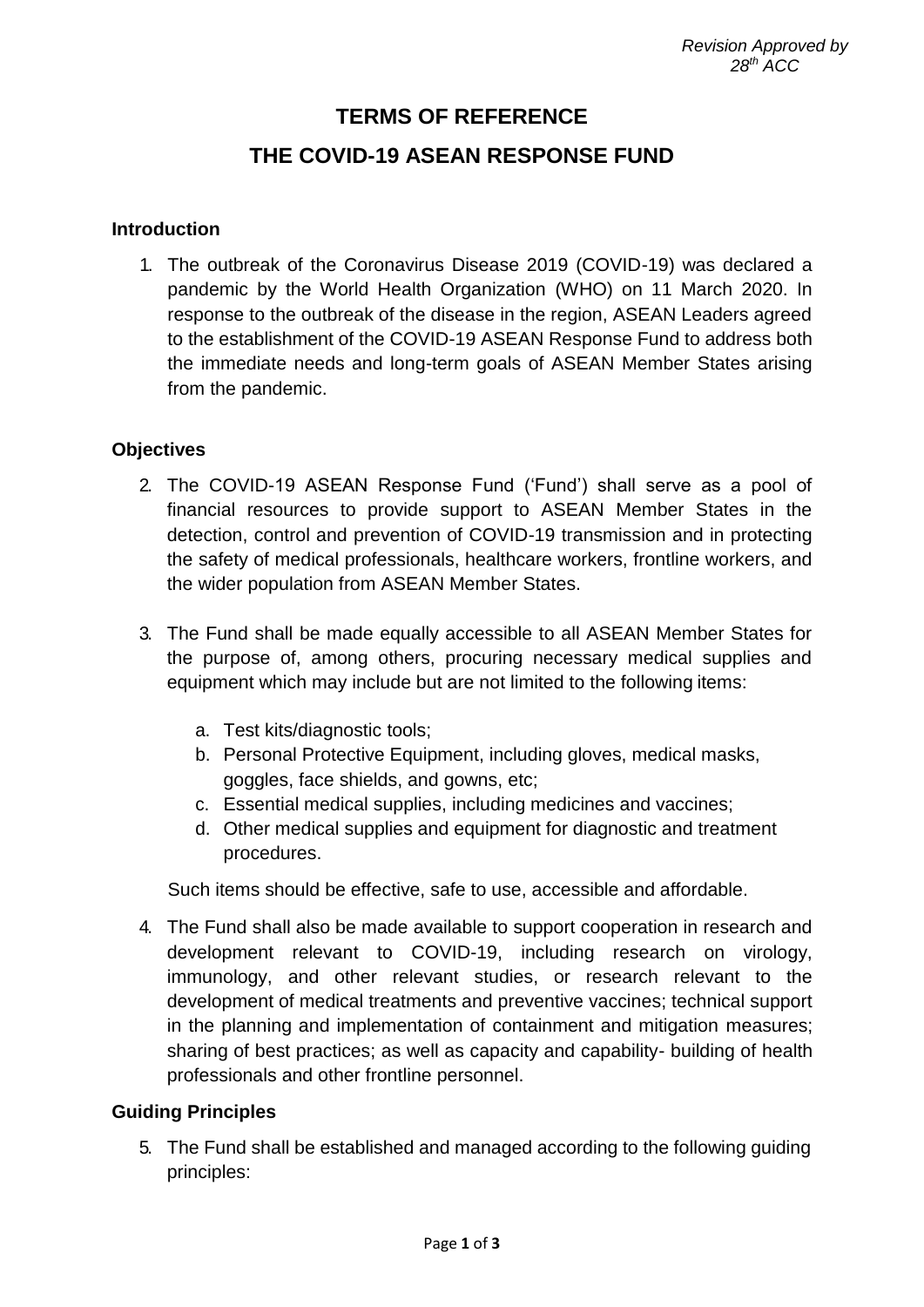- a. The Fund shall be first established by an initial contribution of 10% from the ASEAN Development Fund and may also include voluntary contributions through the allocation of monies from existing ASEAN Plus One and ASEAN Plus Three Cooperation Funds. This initial contribution shall be transferred to the Fund upon the entry into force of this Terms of Reference.
- b. Thereafter, the Fund shall be open to voluntary contributions from ASEAN Member States, Dialogue Partners, Sectoral Dialogue Partners, Development Partners, and other external partners of ASEAN, including international organisations and funding agencies as well as public and private sectors. These contributions shall be made as grants, managed by the ASEAN Secretariat according to the terms laid out in this Terms of Reference.
- c. Given the urgency in responding to the impact of the COVID-19 pandemic on ASEAN Member States, Dialogue Partners wishing to transfer their contributions from existing Trust Funds that are placed with the ASEAN Secretariat may engage in an exchange of letters to facilitate the transfer of fund in lieu of existing guidelines of the Trust Funds. An exchange of letters will also be conducted with other external partners wishing to contribute to the Fund. This exchange of letters will be conducted between the Secretary-General of ASEAN and the corresponding partner.

## **Arrangements for Managing and Utilising the Fund**

## Custody and Management of the Fund

- 6. The Fund shall be held in trust by the ASEAN Secretariat, and will be managed and administered in accordance with the ASEAN Secretariat Financial and Administrative Rules and Procedures with regard to disbursement, accounting, reporting, and auditing standards and processes.
- 7. The ASEAN Secretariat shall provide a three-monthly financial statement to the ASEAN Coordinating Council to update ASEAN Member States on the status of the Fund. One consolidated audited statement will be prepared by the ASEAN Secretariat yearly, reflecting the movement within the Fund as a whole; this statement will be made available to all contributing partners. The cost of the audit shall be borne by the Fund.

#### Funding Approval

8. In instances of immediate need to tap into the Fund, the ASEAN Senior Officials' Meeting on Health Development (SOMHD) shall function as the